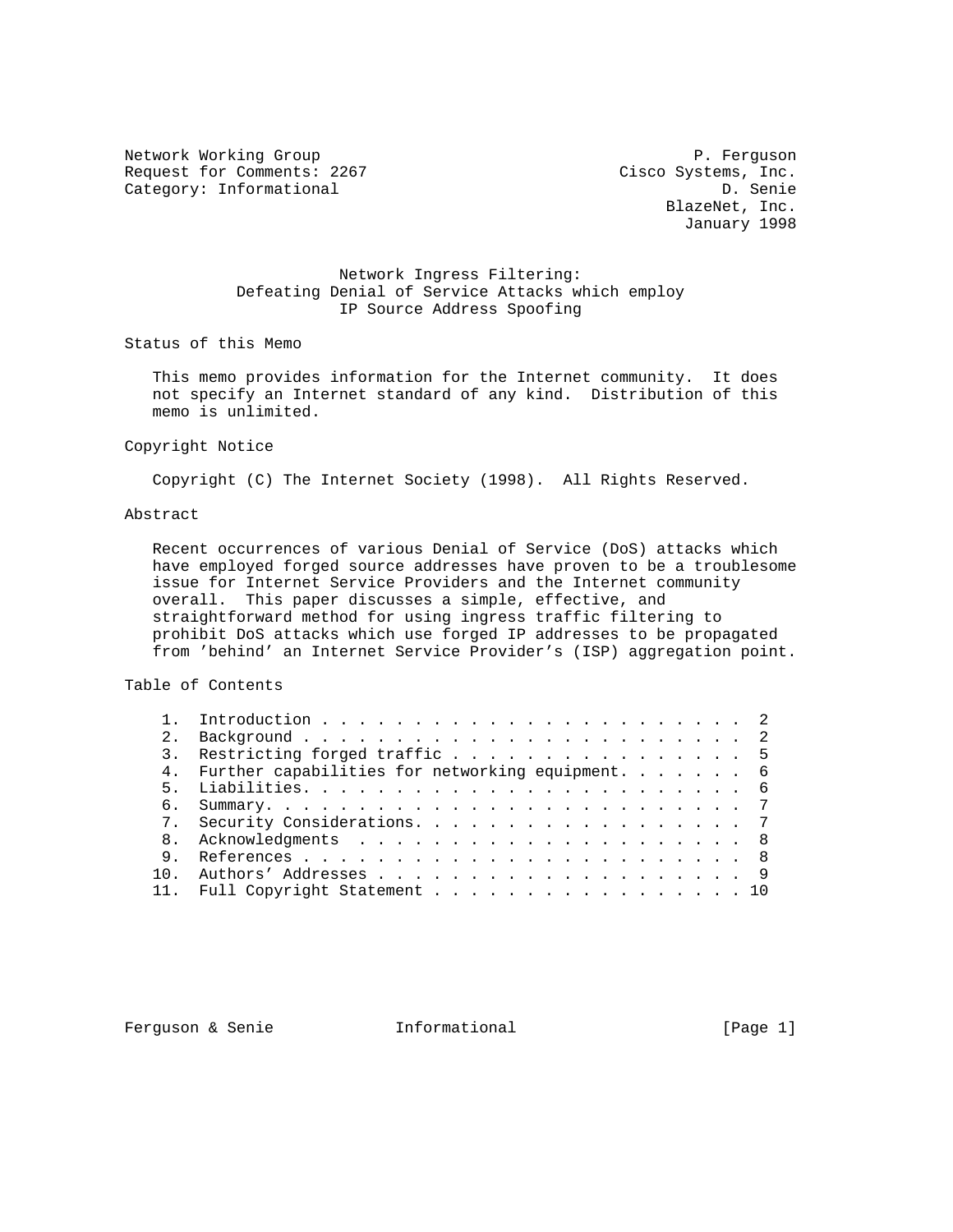#### 1. Introduction

 A resurgence of Denial of Service Attacks [1] aimed at various targets in the Internet have produced new challenges within the Internet Service Provider (ISP) and network security communities to find new and innovative methods to mitigate these types of attacks. The difficulties in reaching this goal are numerous; some simple tools already exist to limit the effectiveness and scope of these attacks, but they have not been widely implemented.

 This method of attack has been known for some time. Defending against it, however, has been an ongoing concern. Bill Cheswick is quoted in [2] as saying that he pulled a chapter from his book, "Firewalls and Internet Security" [3], at the last minute because there was no way for an administrator of the system under attack to effectively defend the system. By mentioning the method, he was concerned about encouraging it's use.

 While the filtering method discussed in this document does absolutely nothing to protect against flooding attacks which originate from valid prefixes (IP addresses), it will prohibit an attacker within the originating network from launching an attack of this nature using forged source addresses that do not conform to ingress filtering rules. All providers of Internet connectivity are urged to implement filtering described in this document to prohibit attackers from using forged source addresses which do not reside within a range of legitimately advertised prefixes. In other words, if an ISP is aggregating routing announcements for multiple downstream networks, strict traffic filtering should be used to prohibit traffic which claims to have originated from outside of these aggregated announcements.

 An additional benefit of implementing this type of filtering is that it enables the originator to be easily traced to it's true source, since the attacker would have to use a valid, and legitimately reachable, source address.

2. Background

 A simplified diagram of the TCP SYN flooding problem is depicted below:

 9.0.0.0/8 host <----- router <--- Internet <----- router <-- attacker

 TCP/SYN <--------------------------------------------- Source: 192.168.0.4/32

Ferguson & Senie **Informational Example 1** [Page 2]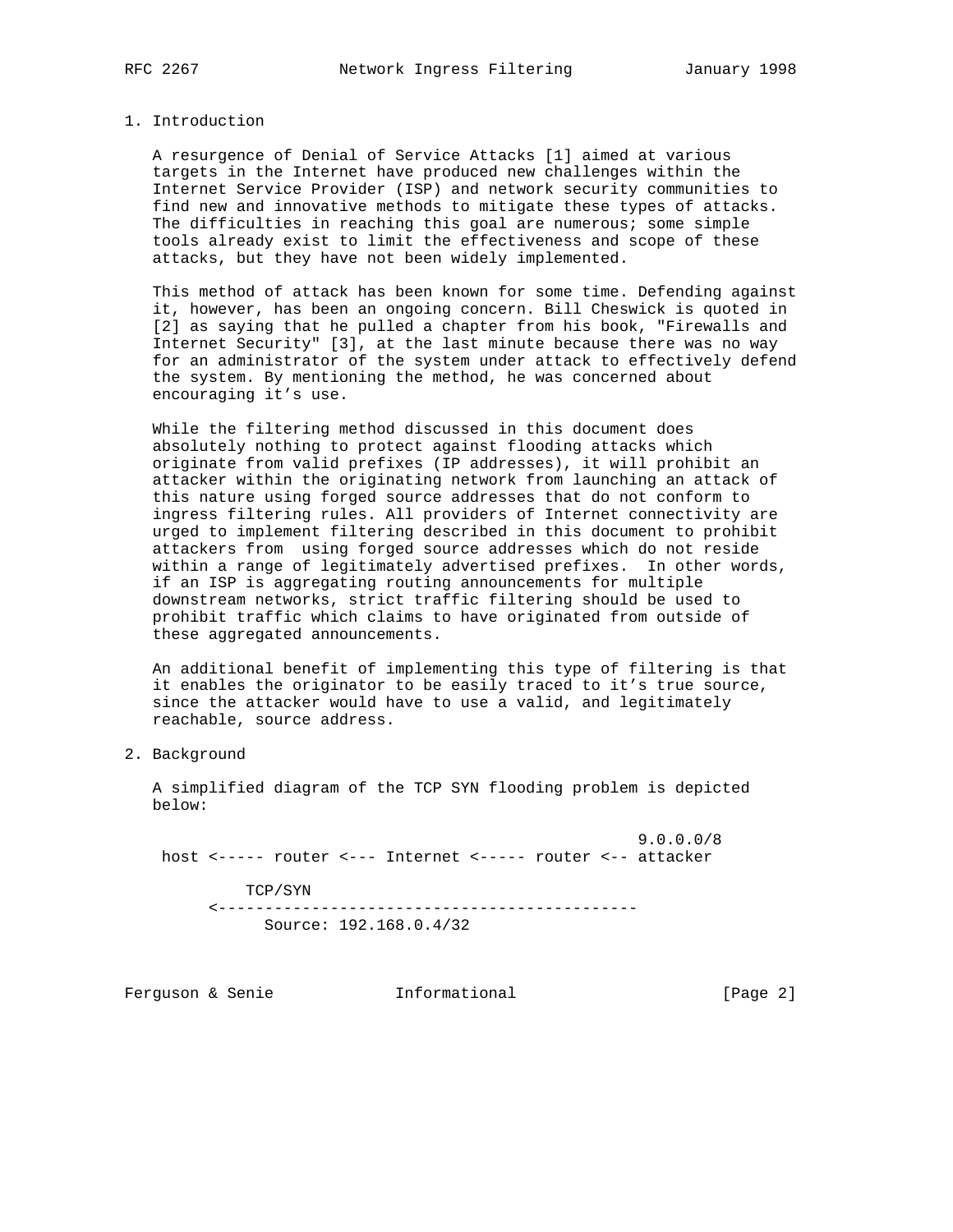```
 SYN/ACK
no route
         TCP/SYN
     <---------------------------------------------
          Source: 10.0.0.13/32
SYN/ACK
no route
        TCP/SYN
     <---------------------------------------------
          Source: 172.16.0.2/32
SYN/ACK
no route
[etc.]
Assume:
o The "host" is the targeted machine.
o The attacker resides within the "valid" prefix, 9.0.0.0/8.
o The attacker launches the attack using randomly changing source
  addresses; in this example, the source addresses are depicted as
  from within [4], which are not generally present in the global
  Internet routing tables, and therefore, unreachable. However, any
  unreachable prefix could be used to perpetrate this attack
 method.
```
 Also worthy of mention is a case wherein the source address is forged to appear to have originated from within another legitimate network which appears in the global routing table(s). For example, an attacker using a valid network address could wreak havoc by making the attack appear to come from an organization which did not, in fact, originate the attack and was completely innocent. In such cases, the administrator of a system under attack may be inclined to filter all traffic coming from the apparent attack source. Adding such a filter would then result in a denial of service to legitimate, non-hostile end-systems. In this case, the administrator of the system under attack unwittingly becomes an accomplice of the attacker.

 Further complicating matters, TCP SYN flood attacks will result in SYN-ACK packets being sent to one or many hosts which have no involvement in the attack, but which become secondary victims. This allows the attacker to abuse two or more systems at once.

Ferguson & Senie **Informational** [Page 3]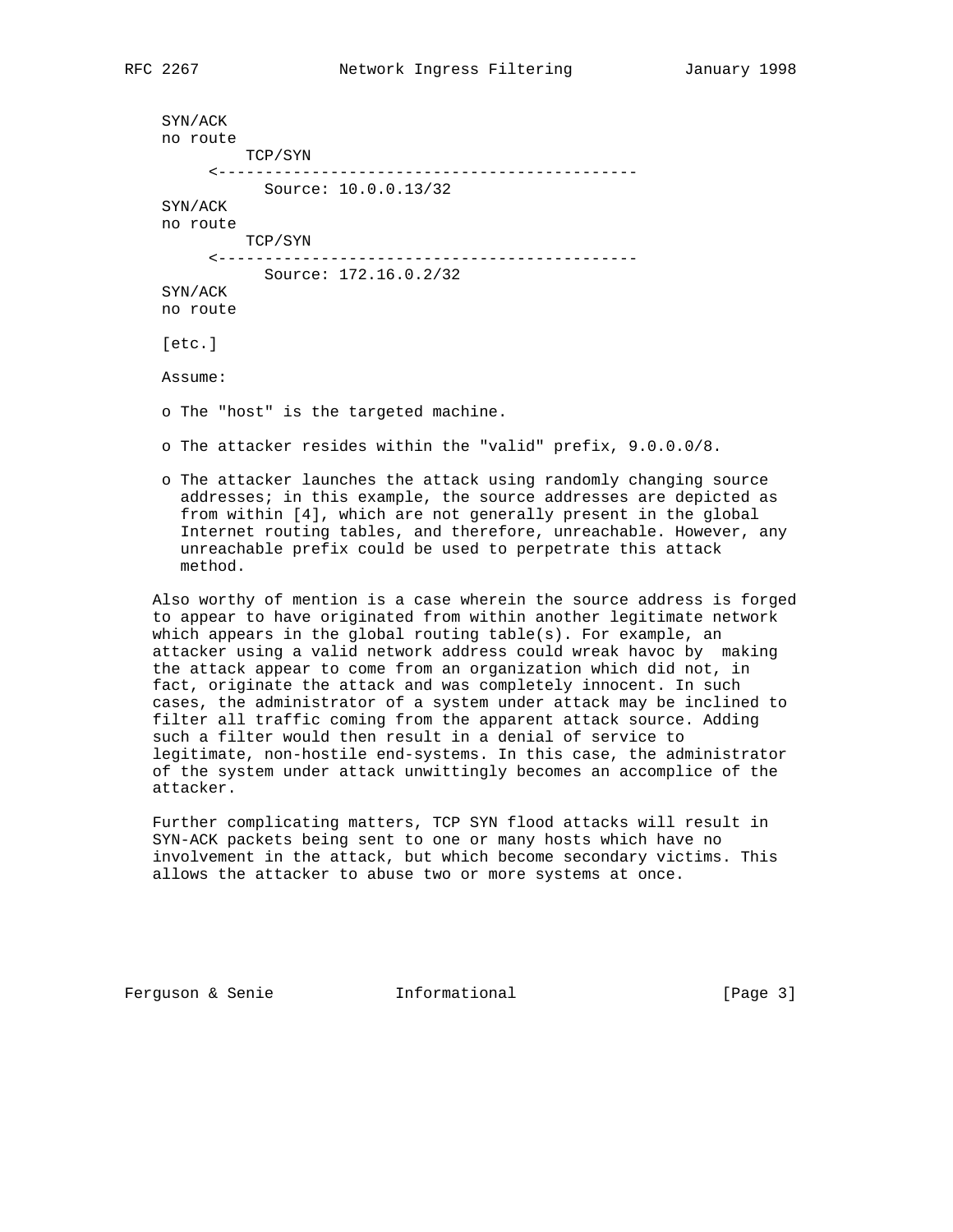Similar attacks have been attempted using UDP and ICMP flooding. The former attack (UDP flooding) uses forged packets to try and connect the chargen UDP service to the echo UDP service at another site. Systems administrators should NEVER allow UDP packets destined for system diagnostic ports from outside of their administrative domain to reach their systems. The latter attack (ICMP flooding), uses an insidious feature in IP subnet broadcast replication mechanics. This attack relies on a router serving a large multi access broadcast network to frame an IP broadcast address (such as one destined for 10.255.255.255) into a Layer 2 broadcast frame (for ethernet, FF:FF:FF:FF:FF:FF). Ethernet NIC hardware (MAC-layer hardware, specifically) will only listen to a select number of addresses in normal operation. The one MAC address that all devices share in common in normal operation is the media broadcast, or FF:FF:FF:FF:FF:FF. In this case, a device will take the packet and send an interrupt for processing. Thus, a flood of these broadcast frames will consume all available resources on an end-system [9]. It is perhaps prudent that system administrators should consider ensuring that their border routers do not allow directed broadcast packets to be forwarded through their routers as a default.

 When an TCP SYN attack is launched using unreachable source address, the target host attempts to reserve resources waiting for a response. The attacker repeatedly changes the bogus source address on each new packet sent, thus exhausting additional host resources.

 Alternatively, if the attacker uses someone else's valid host address as the source address, the system under attack will send a large number of SYN/ACK packets to what it believes is the originator of the connection establishment sequence. In this fashion, the attacker does damage to two systems: the destination target system, as well as the system which is actually using the spoofed address in the global routing system.

 The result of both attack methods is extremely degraded performance, or worse, a system crash.

 In response to this threat, most operating system vendors have modified their software to allow the targeted servers to sustain attacks with very high connection attempt rates. This is a welcome and necessary part of the solution to the problem. Ingress filtering will take time to be implemented pervasively and be fully effective, but the extensions to the operating systems can be implemented quickly. This combination should prove effective against source address spoofing. See [1] for vendor and platform software upgrade information.

Ferguson & Senie **Informational** [Page 4]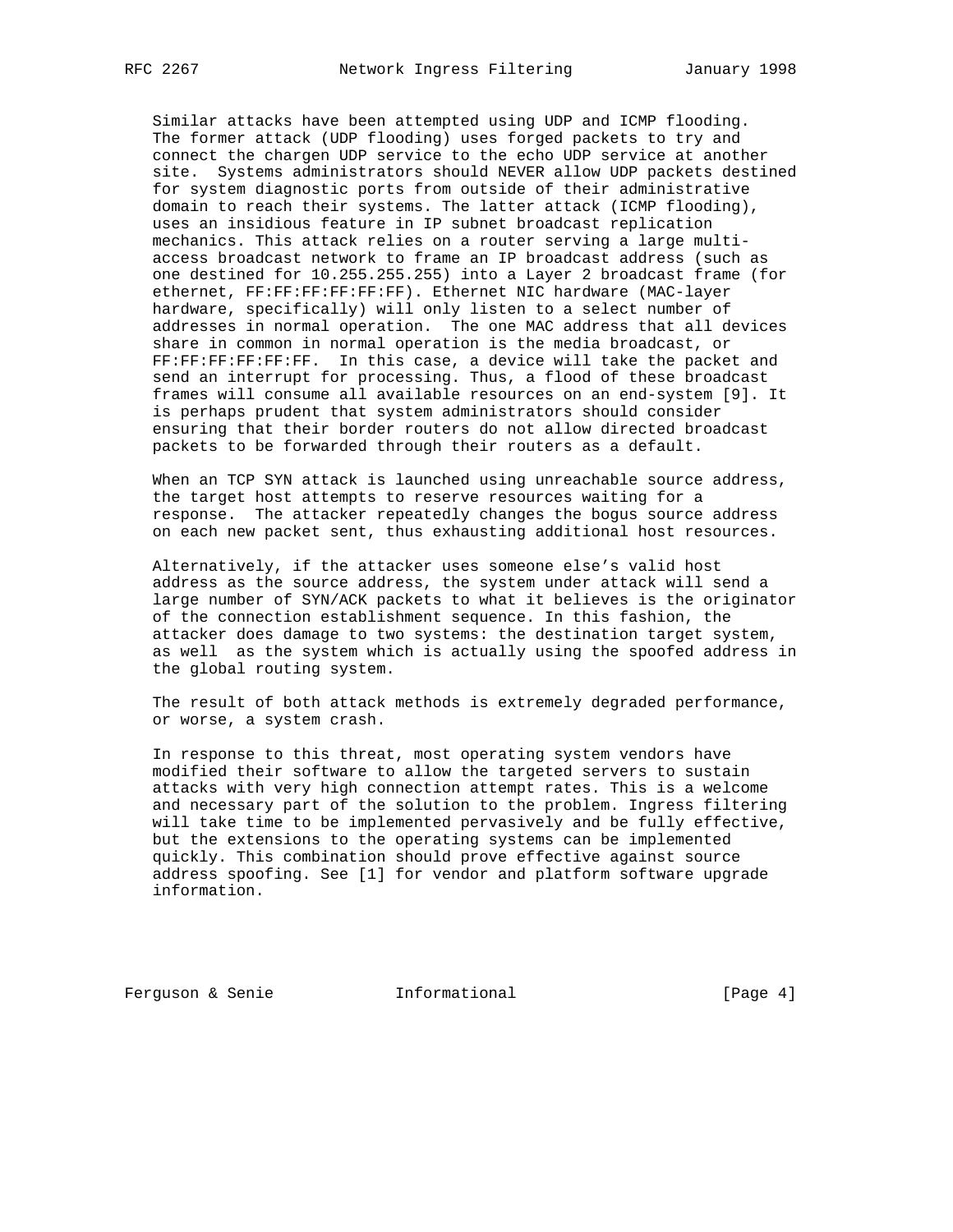## 3. Restricting forged traffic

 The problems encountered with this type of attack are numerous, and involve shortcomings in host software implementations, routing methodologies, and the TCP/IP protocols themselves. However, by restricting transit traffic which originates from a downstream network to known, and intentionally advertised, prefix(es), the problem of source address spoofing can be virtually eliminated in this attack scenario.



 In the example above, the attacker resides within 9.0.0.0/8, which is provided Internet connectivity by ISP D. An input traffic filter on the ingress (input) link of "router 2", which provides connectivity to the attacker's network, restricts traffic to allow only traffic originating from source addresses within the 9.0.0.0/8 prefix, and prohibits an attacker from using "invalid" source addresses which reside outside of this prefix range.

In other words, the ingress filter on "router 2" above would check:

 IF packet's source address from within 9.0.0.0/8 THEN forward as appropriate

 IF packet's source address is anything else THEN deny packet

 Network administrators should log information on packets which are dropped. This then provides a basis for monitoring any suspicious activity.

Ferguson & Senie **Informational** [Page 5]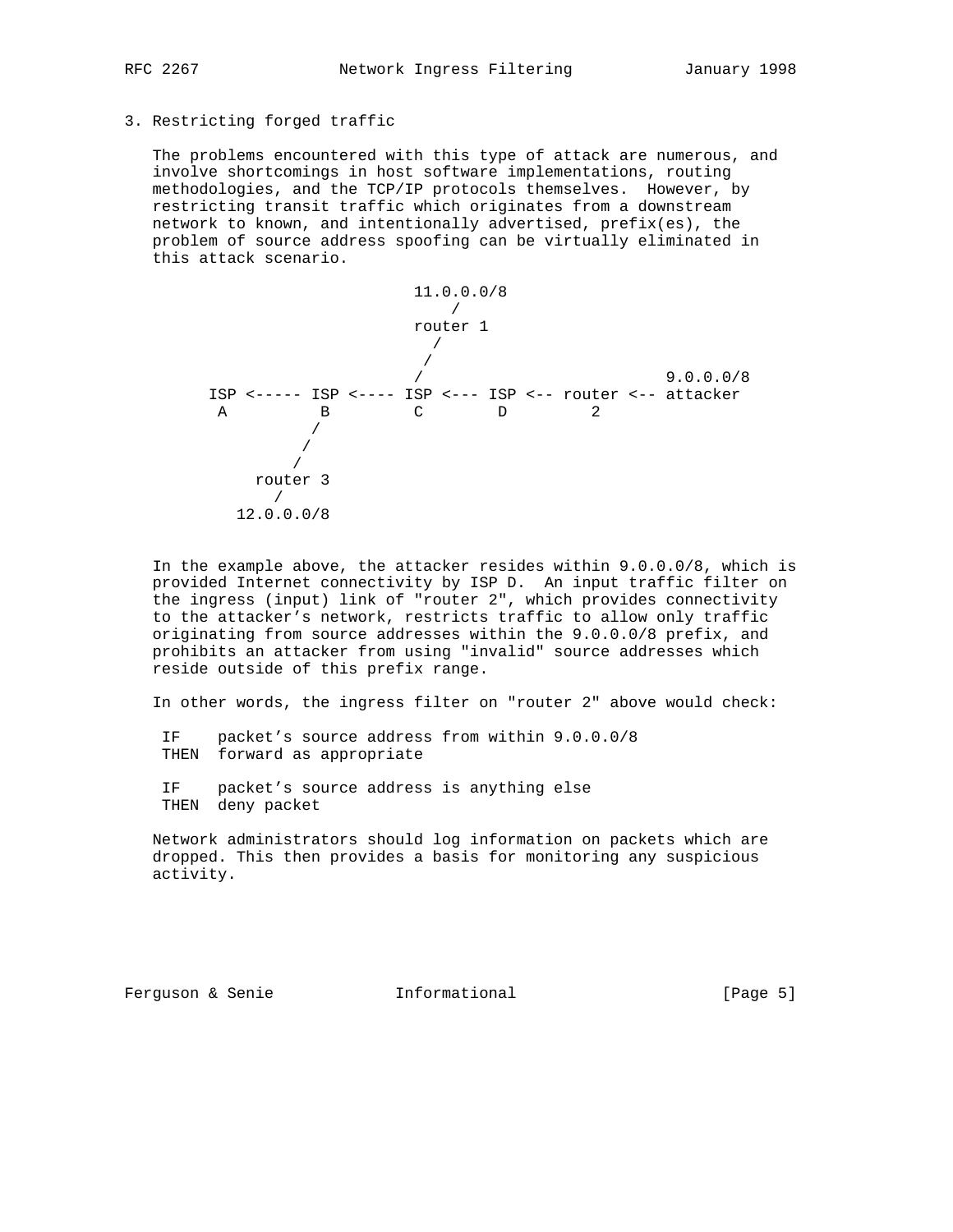4. Further possible capabilities for networking equipment

 Additional functions should be considered for future platform implementations. The following one is worth noting:

 o Implementation of automatic filtering on remote access servers. In most cases, a user dialing into an access server is an individual user on a single PC. The ONLY valid source IP address for packets originating from that PC is the one assigned by the ISP (whether statically or dynamically assigned). The remote access server could check every packet on ingress to ensure the user is not spoofing the source address on the packets which he is originating. Obviously, provisions also need to be made for cases where the customer legitimately is attaching a net or subnet via a remote router, but this could certainly be implemented as an optional parameter. We have received reports that some vendors and some ISPs are already starting to implement this capability.

 We considered suggesting routers also validate the source IP address of the sender as suggested in [8], but that methodology will not operate well in the real networks out there today. The method suggested is to look up source addresses to see that the return path to that address would flow out the same interface as the packet arrived upon. With the number of asymmetric routes in the Internet, this would clearly be problematic.

5. Liabilities

 Filtering of this nature has the potential to break some types of "special" services. It is in the best interest of the ISP offering these types of special services, however, to consider alternate methods of implementing these services to avoid being affected by ingress traffic filtering.

 Mobile IP, as defined in [6], is specifically affected by ingress traffic filtering. As specified, traffic to the mobile node is tunneled, but traffic from the mobile node is not tunneled. This results in packets from the mobile node(s) which have source addresses that do not match with the network where the station is attached. The Mobile IP Working Group is addressing this problem by specifying "reverse tunnels" in [7]. This work in progress provides a method for the data transmitted from the mobile node to be tunneled to the home agent before transmission to the Internet. There are additional benefits to the reverse tunneling scheme, including better handling of multicast traffic. Those implementing mobile IP systems are encouraged to implement this method of reverse tunneling.

Ferguson & Senie **Informational Example 1** Page 6]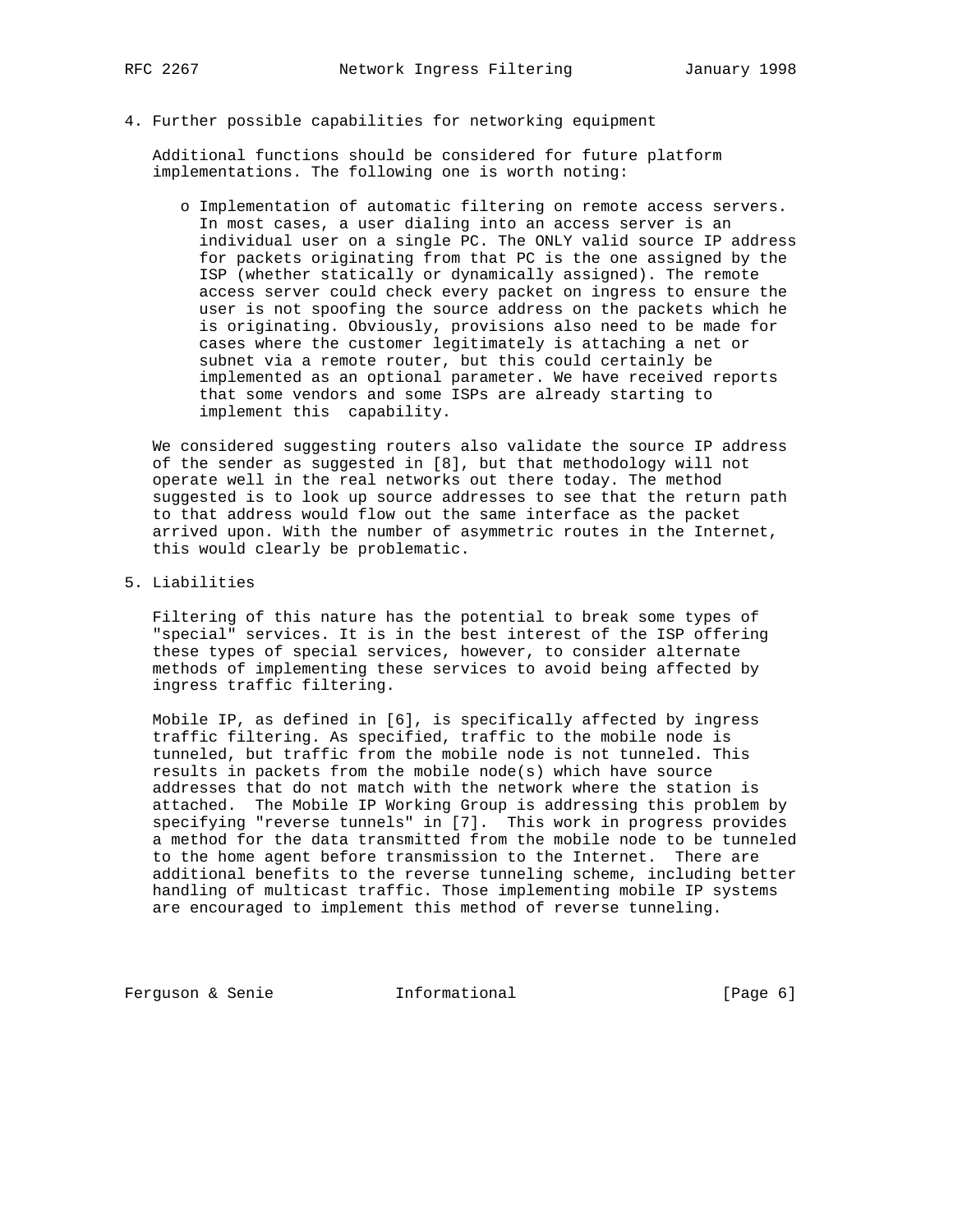As mentioned previously, while ingress traffic filtering drastically reduces the success of source address spoofing, it does not preclude an attacker using a forged source address of another host within the permitted prefix filter range. It does, however, ensure that when an attack of this nature does indeed occur, a network administrator can be sure that the attack is actually originating from within the known prefixes that are being advertised. This simplifies tracking down the culprit, and at worst, the administrator can block a range of source addresses until the problem is resolved.

 If ingress filtering is used in an environment where DHCP or BOOTP is used, the network administrator would be well advised to ensure that packets with a source address of 0.0.0.0 and a destination of 255.255.255.255 are allowed to reach the relay agent in routers when appropriate. The scope of directed broadcast replication should be controlled, however, and not arbitrarily forwarded.

### 6. Summary

 Ingress traffic filtering at the periphery of Internet connected networks will reduce the effectiveness of source address spoofing denial of service attacks. Network service providers and administrators have already begun implementing this type of filtering on periphery routers, and it is recommended that all service providers do so as soon as possible. In addition to aiding the Internet community as a whole to defeat this attack method, it can also assist service providers in locating the source of the attack if service providers can categorically demonstrate that their network already has ingress filtering in place on customer links.

 Corporate network administrators should implement filtering to ensure their corporate networks are not the source of such problems. Indeed, filtering could be used within an organization to ensure users do not cause problems by improperly attaching systems to the wrong networks. The filtering could also, in practice, block a disgruntled employee from anonymous attacks.

 It is the responsibility of all network administrators to ensure they do not become the unwitting source of an attack of this nature.

7. Security Considerations

 The primary intent of this document is to inherently increase security practices and awareness for the Internet community as a whole; as more Internet Providers and corporate network administrators implement ingress filtering, the opportunity for an attacker to use forged source addresses as an attack methodology will significantly lessen. Tracking the source of an attack is simplified

Ferguson & Senie **Informational Ferguson & Senie**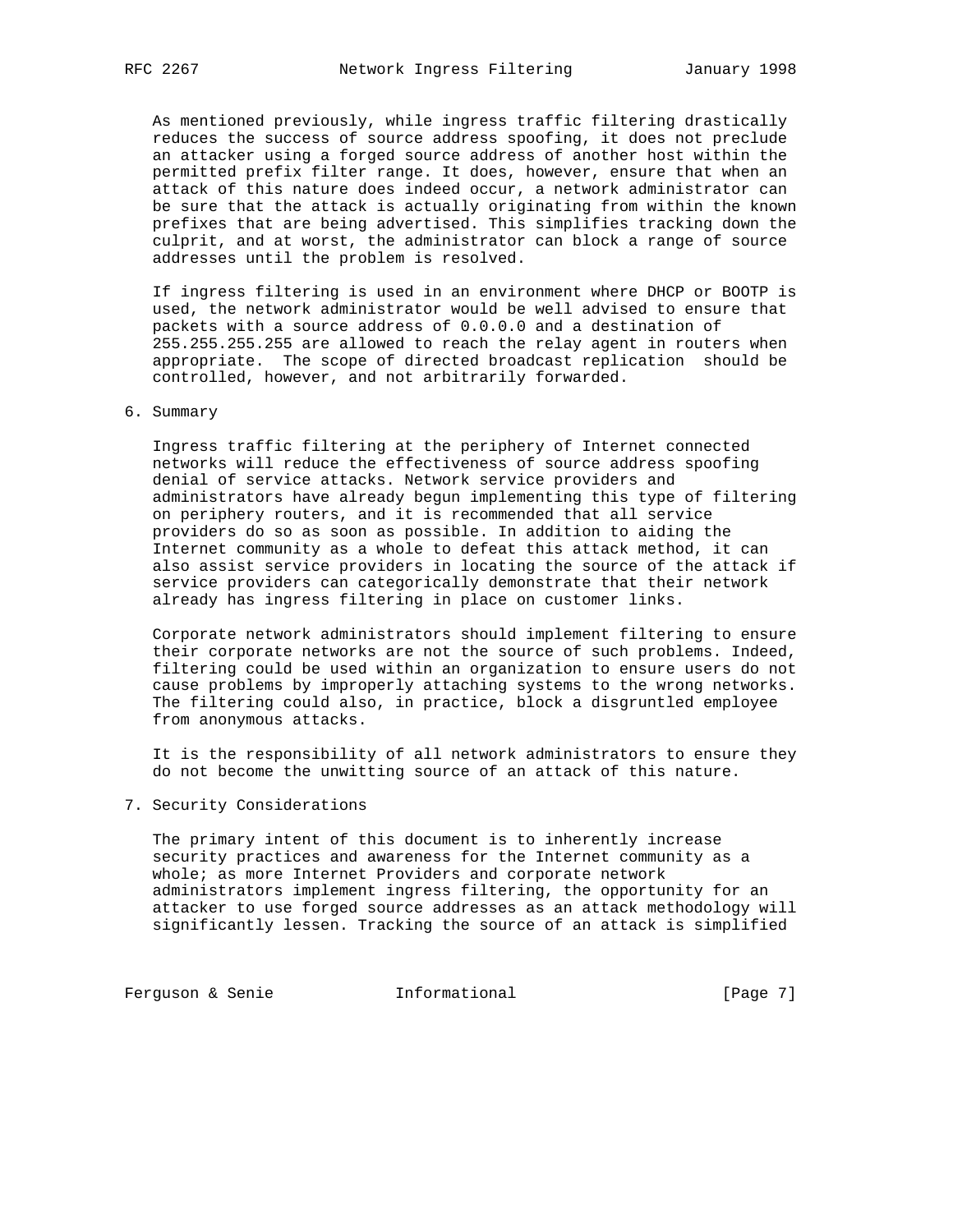when the source is more likely to be "valid." By reducing the number and frequency of attacks in the Internet as a whole, there will be more resources for tracking the attacks which ultimately do occur.

8. Acknowledgments

 The North American Network Operators Group (NANOG) [5] group as a whole deserves special credit for openly discussing these issues and actively seeking possible solutions. Also, thanks to Justin Newton [Priori Networks] and Steve Bielagus [OpenROUTE Networks, Inc.] for their comments and contributions.

- 9. References
	- [1] CERT Advisory CA-96.21; TCP SYN Flooding and IP Spoofing Attacks; September 24, 1996.
	- [2] B. Ziegler, "Hacker Tangles Panix Web Site", Wall Street Journal, 12 September 1996.
	- [3] "Firewalls and Internet Security: Repelling the Wily Hacker"; William R. Cheswick and Steven M. Bellovin, Addison-Wesley Publishing Company, 1994; ISBN 0-201-63357-4.
	- [4] Rekhter, Y., Moskowitz, R., Karrenberg, D., de Groot, G., and E. Lear, "Address Allocation for Private Internets", RFC 1918, February 1996.
	- [5] The North American Network Operators Group; http://www.nanog.org.
	- [6] Perkins, C., "IP Mobility Support", RFC 2002, October 1996.
	- [7] Montenegro, G., "Reverse Tunneling Mobile IP", Work in Progress.
	- [8] Baker, F., "Requirements for IP Version 4 Routers", RFC 1812, June 1995.
	- [9] Thanks to: Craig Huegen; See: http://www.quadrunner.com/˜chuegen/smurf.txt.

Ferguson & Senie **Informational** [Page 8]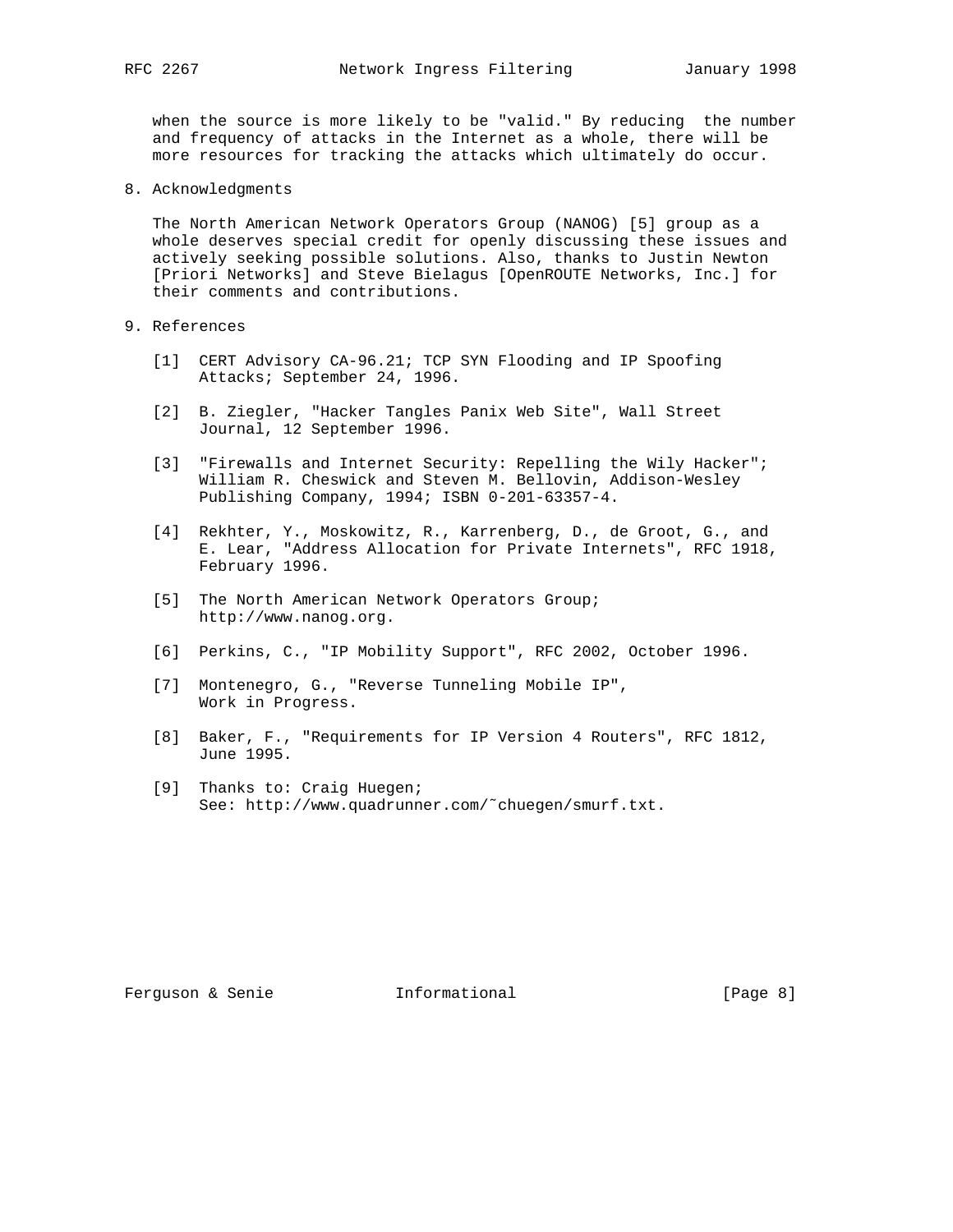10. Authors' Addresses

 Paul Ferguson cisco Systems, Inc. 400 Herndon Parkway Herndon, VA USA 20170

EMail: ferguson@cisco.com

 Daniel Senie BlazeNet, Inc. 4 Mechanic Street Natick, MA USA 01760

EMail: dts@senie.com